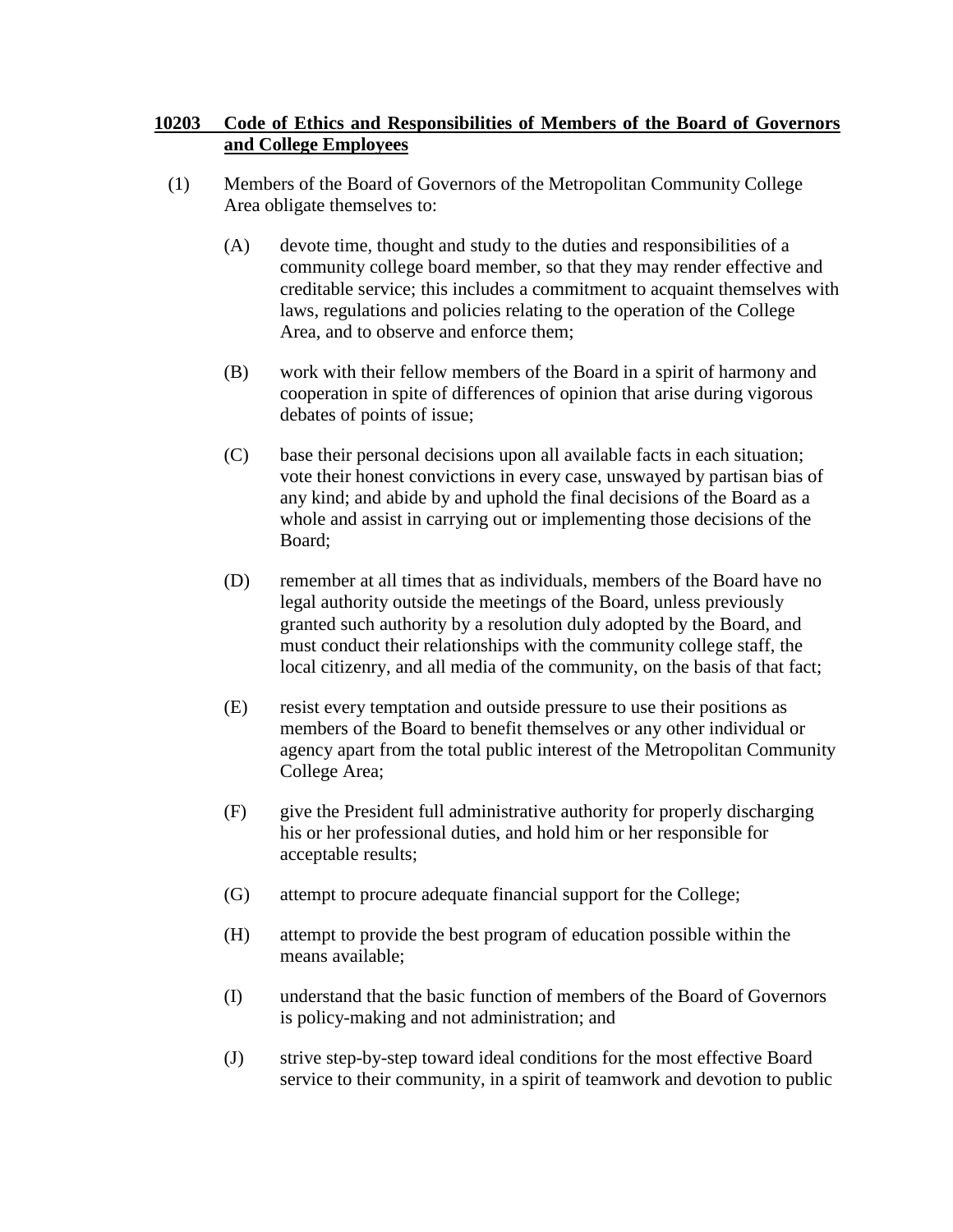education as the greatest instrument for the preservation and the perpetuation of our representative democracy.

- (2) Subsection (3) of this Policy outlines restrictions and prohibitions imposed by or consistent with the Nebraska Political Accountability and Disclosure Act. Violation(s) of that Act may subject the individual violator to monetary penalty(ies) and/or criminal prosecution. Statutory References: Neb. Rev. Stat. §§ 49-1403 to 49-1444 (Definitions), 49-1499.03 through 49-14,103, and 49-14,126.
	- (A) As used in Subsection (3):
		- (1) "Immediate family" means a child residing in an individual's household, a spouse of an individual, or an individual claimed by that individual or that individual's spouse as a dependent for federal income tax purposes.
		- (2) "Business with which the individual is associated" or "business association" means a business:
			- (a) in which the individual is a partner, limited liability company member, director, or officer;
			- (b) in which the individual or a member of the individual's immediate family is a stockholder of closed corporation stock worth \$1,000 or more at fair market value or which represents more than a 5% equity interest, or is a stockholder of publicly traded stock worth \$10,000 or more at fair market value or which represents more than a 10% equity interest, or
			- (c) which employs the individual or a member of the individual's immediate family.
- (3) Under express provisions of the Nebraska Political Accountability and Disclosure Act, or consistent with the principles of that Act, the following prohibitions and restrictions also apply to members of the Board of Governors and, where so indicated, to College employees:
	- (A) A Board member shall disclose any potential conflict(s) of interest when the Board member is required to take any action or make any decision in the discharge of his or her official duties that may cause financial benefit or detriment to himself or herself, to a member of his or her immediate family, or to a business with which he or she is associated, when the potential conflict is distinguishable from the effects of the action on the public generally or a broad segment of the public. The Board member shall notify the Board Recording Secretary in writing of the potential conflict as soon he or she becomes aware of it and shall abstain from voting on any matter in which the Board member has a conflict of interest.